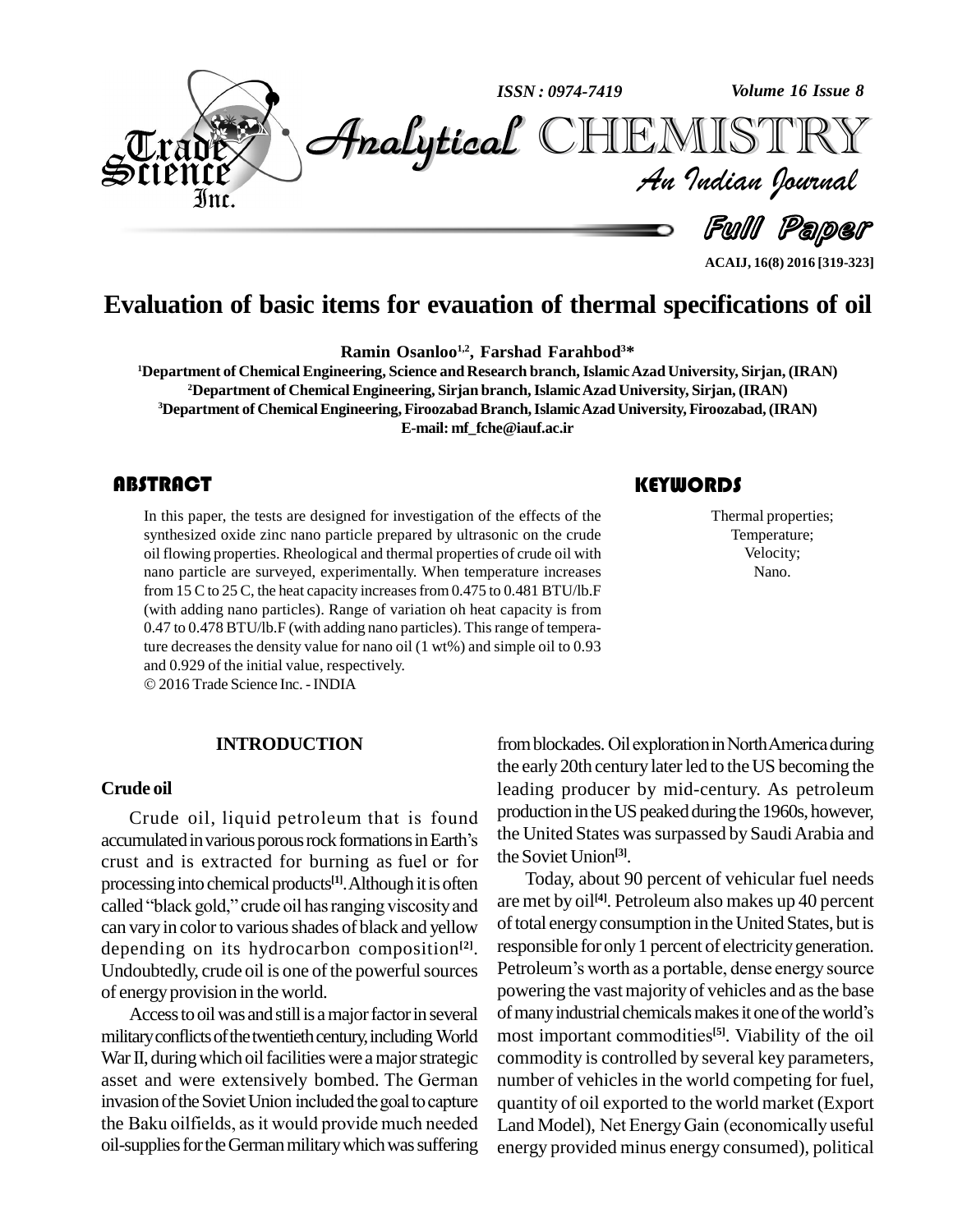## Full Paper

stability of oil exporting nations and ability to defend oil supply lines<sup>[6,7]</sup>.

The top three oil producing countries are Russia, SaudiArabia and the United States. About <sup>80</sup> The top three oil producing countries are most<br>Russia, Saudi Arabia and the United States. About 80 hydro<br>percent of the world's readily accessible reserves are contain located in the Middle East, with 62.5 percent coming of metals such as iron, nickel, copper and vanadium<sup>[16]</sup>. percent of the world's readily accessible reserves are<br>located in the Middle East, with 62.5 percent coming of<br>from the Arab 5: Saudi Ne located in the Middle East, with 62.5 percent coming of meta<br>from the Arab 5: Saudi<br>Arabia, UAE, Iraq, Qatar and Kuwait. A large portion from the Arab 5: Saudi N:<br>Arabia, UAE, Iraq, Qatar and Kuwait. A large portion<br>of the world's total oil exists as unconventional sources, Arabia, UAE, Iraq, Qatar and Kuwait. A large portion<br>of the world's total oil exists as unconventional sources, In r<br>such as bitumen in Canada and extra heavy techno of the world's total oil exists as unconventional sources,<br>such as bitumen in Canada and extra heavy<br>oil in Venezuela. While significant volumes of oil are extracted from oil sands, particularly in Canada, logistical and technical hurdles remain, as oil extraction requires large amounts of heat and water, making its net energy content quite low relative to conventional crude oil. Thus, Canada's oil sands are not expected to provide more than a few million barrels per day in the foreseeable future **[8,9]**.

In its strictest sense, petroleum includes only crude<br>
but in common usage it includes all liquid, gaseous, stable is<br>
solid hydrocarbons<sup>[10]</sup>. Under surface pressure and generat oil, but in common usage itincludes allliquid, gaseous, In its strictest sense, petrole<br>oil, but in common usage it inclu<br>and solid hydrocarbons<sup>[10]</sup>. Und temperature conditions, lighter hydrocarbons methane, and solid hydrocarbons<sup>[10]</sup>. Under surface pressure and getemperature conditions, lighter hydrocarbons methane, exethane, propane and butane occur as gases, co temperature conditions, lighter hydrocarbons methane, exce<br>ethane, propane and butane occur as gases, could<br>while pentane and heavier ones are in the form of liquids or solids<sup>[11]</sup>. However, in an underground oil propane and butane occur as gases, <sup>cou</sup><br>ane and heavier ones are in the form of liquids <sup>coe</sup> while pentane and heavier ones are in the form of liquids<br>or solids<sup>[11]</sup>. However, in an underground oil studies<br>reservoir the proportions of gas, liquid, and solid depend been co reservoir the proportions of gas, liquid, and solid depend<br>on subsurface conditions and on the phase diagram of the petroleum mixture<sup>[12]</sup>. ubsurface conditions and on the phase diagram of<br>petroleum mixture<sup>[12]</sup>.<br>An oil well produces predominantly crude oil, with

composition to some volatile light crude oils. the petroleum mixture<sup>[12]</sup>.<br>An oil well produces predominantly crude oil, with<br>some natural gas dissolved in it. Because the pressure **Prepa** is lower at the surface than underground, some of the some natural gas dissolved in it. Because the pressure gas will come out of solution and be recovered (or<br>burned) as associated gas or solution gas. A gas gas will come out of solution and be recovered (or habitantly natural gas. A gas de well produces predominantly natural gas<sup>[13]</sup>. However, hi because the underground temperature and pressure are higher than at the surface, the gas may contain heavier because the underground temperature and pressure are <br>higher than at the surface, the gas may contain heavier active f<br>hydrocarbons such as pentane, hexane, and heptane in process higher than at the surface, the gas may contain heavier act<br>hydrocarbons such as pentane, hexane, and heptane in pro<br>the gaseous state. At surface conditions these will hydrocarbons such as pentane, hexane, and heptane in<br>the gaseous state. At surface conditions these will pr<br>condense out of the gas to form natural gas condensate, an the gaseous state. At surface conditions these will preser condense out of the gas to form natural gas condensate, and 1 often shortened to condensate<sup>[14]</sup>. Condensate explai resembles petrol in appearance and is similar in often shortened to condensate<sup>[14]</sup>. Conden<br>resembles petrol in appearance and is simila<br>composition to some volatile light crude oils.

*Indian*<br>*Indian Indian*<br>*Indian Journal*<br>*ISTRY* The proportion of light hydrocarbons in the of sust petroleum mixture varies greatly among different oil fields, ranging from as much as 97 percent by weight in the lighter oils to as little as 50 percent in the heavier

CHEMISTRY COMPANY

oils and bitumens **[15]**.

The hydrocarbons in crude oil are oils and bitumens<sup>[15]</sup>.<br>The hydrocarbons in crude oil are<br>mostly alkanes, cycloalkanes and various aromatic The hydrocarbons in crude oil are<br>mostly alkanes, cycloalkanes and various aromatic<br>hydrocarbons while the other organic compounds mostly alkanes, cycloalkanes and various aromatic<br>hydrocarbons while the other organic compounds<br>contain nitrogen, oxygen and sulfur, and trace amounts hydrocarbons while the other organic compounds

## **Nanotechnology**

In recent years, development in the miniaturization technologies results in fabrication of micro-scale electronic devices which is used in various industries such as aerospace and automotive. For maximum performance of these micro devices which is known as MEMS (Micro Electromechanical Systems), the temperatures should be in a certain range. Micro channel as Compact and efficient cooling devices have been developed for the thermal control of MEMS **[18]**. Utilizing nano fluid as working fluid could improve the cooling and heating performance. Because of more stable nature of nano fluid compared with its pioneer generation (including micro and millimeter particles) and exceptional thermal conductivity of nanoparticles, it could considerably enhance the convective heat transfer coefficient in micro channel. During the last decade, many studies on convective heat transfer with nano fluids have been considered **[19]**.

## **MATERIALSAND METHOD**

#### **Preparing nano-sized ZnO**

Zinc dioxide  $(ZnO)$  is a transition metal oxide that has long been known to be active for hydrocarbon decomposition and has more recently shown to display high reforming activity for various long-chain Hydrocarbons. Researches showed that ZnO is highly active for reforming isooctane via partial oxidation. This Hydrocarbons. Researches showed that ZnO is highly<br>active for reforming isooctane via partial oxidation. This<br>process is exothermic ( $\Delta H^{\circ}=$  -659.9 kJ/mol) and in the active for reforming isooctane via partial oxidation. This<br>process is exothermic ( $\Delta H^{\circ}$ = -659.9 kJ/mol) and in the<br>presence of ZnO proceeds to full conversion at 700°C and 1 atm.The catalytic activity shown byZnO can be explained in terms of the Mars-van Krevelen mechanism, which involves the consumption of nucleo philic oxygen ions provided by the oxygen sub-lattice with the purpose of sustaining the redox cycles taking place on the catalyst surface. Despite its interesting catalytic properties, a very limited number of studies have been conducted examining the potential of ZnO as a catalyst for reforming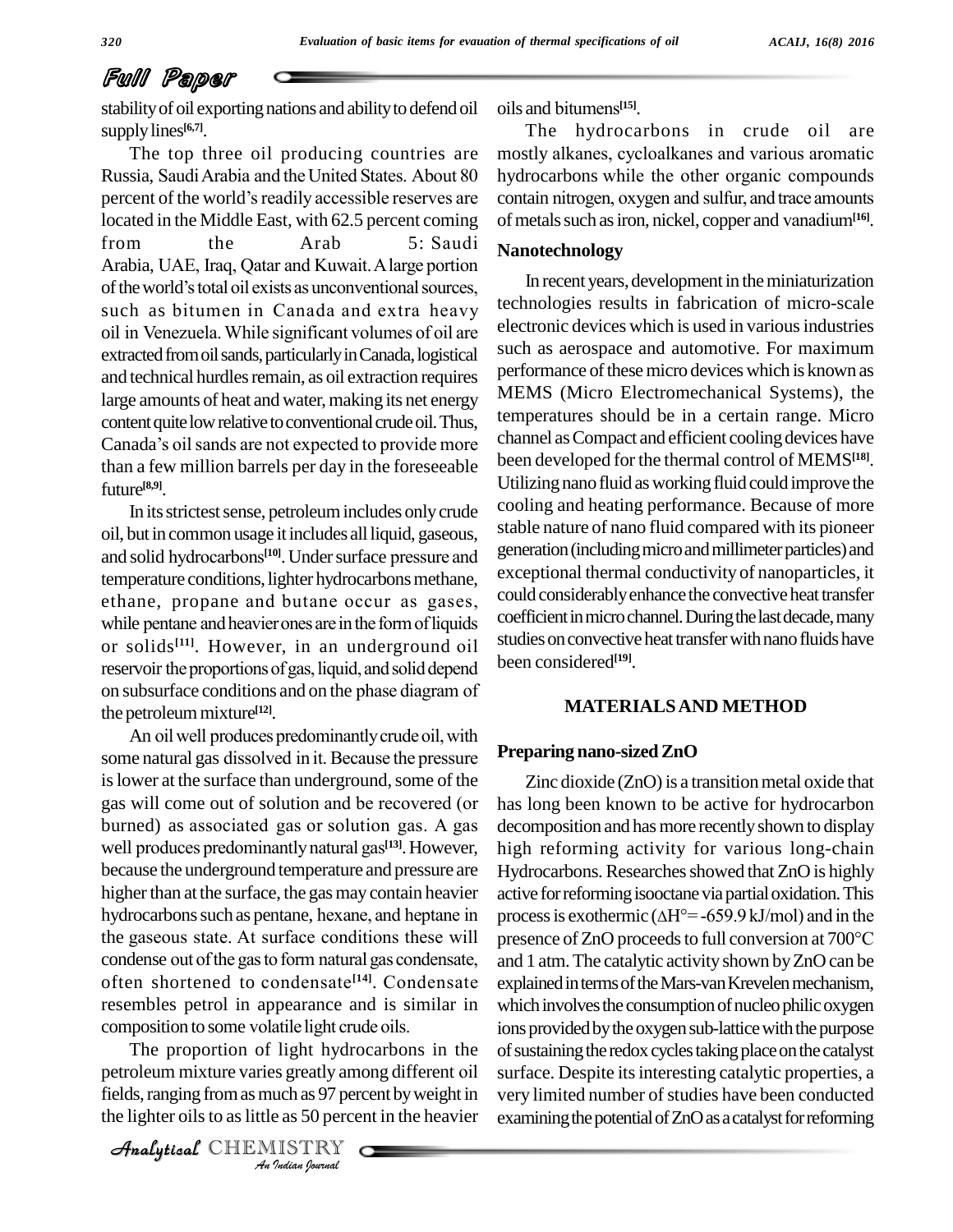processes. Such studies were carried out using<br> $17.6 \div 17.6 = 11.1 \div 17.6 = 0.485$ commercial ZnO, with particle sizes in the range of a few micrometres and Brunauer, Emmett, and Teller<br>
(BET) surface areas <10 m2/g. By utilizing nanoparticles<br>
we have shown that it is possible to significantly increase<br>
the total reactive surface area and thus achieve ref (BET) surface areas < $10 \,\mathrm{m}$ 2/g. By utilizing nanoparticles we have shown that it is possible to significantly increase the total reactive surface area and thus achieve reforming  $\frac{2}{x}$ processes with much higher efficiency levels than those of commercialZnO.NanoparticleZnOwassynthesized by reduction of zinc trioxide (MoO3) powderin a 1:3 volume ratio of ethylene glycol to distilled water16. The mixture was combined in a 45 ml Teflon-lined generalpurpose vessel, which was subsequently sealed and<br>heated to 180°C for 12h. After cooling, the dark colored<br>ZnO was filtered and air dried at 100°C. Fig heated to 180°C for 12h. After cooling, the dark colored

## **Experimentalset up**

The experimental set up includes mixing tank, adiabatic tube test section and electrical heater is used to survey the behavior of nano crude oil. At the beginning, the crude oil is mixed by zinc oxidenano particles in a ultrasonic (With 400Watt, for 3hour), then the nano crude oil is mixed in mixing tank, passing through an electrical heater to reach the desired temperature in range of, 30 C to 90 C and 25 C to 85 C. Vertical adiabatic test tube with 0.3 m and 0.025 m in length and diameter, respectively is used. Digital sensors transmit the obtaining parameters to the control box. Finally, nano crude oil is collected in a tank. All parameters are obtained with one type of crude oil then all the setup is drained and washed with water stream injection from water inlet port located in mixing tank.

#### **RESULTSAND DISCUSSION**

Experiments are held to investigate the properties and behavior of nano oil comparing with simple oil.Thermo-physical properties like density, viscosity, thermal conductivity, thermal diffusivity with changes in temperature and amount of nano particle are surveyed.

Figure 1 shows the heat capacity increasing with increasing the temperature. According to the Figure 1, when the temperature increases from  $15C$  to  $25C$ , the heat capacity increases from 0.475 to 0.481 BTU/lb.F (with adding nano particles). Range of variation oh heat capacity isfrom 0.47 to 0.478BTU/lb.F (with adding nano particles).



**Figure 1 :The effect of temperature on heat capacity**

Figure 2 illustrates the effect of temperature on the velocity values. The velocity values increasing from 1.69 to 1.78 meter per second (with nano particles). These values for velocity is 1.61 to 1.68 meter per second (in without nano particles state).

Values of conductive heat transfer coefficient of nano oil with 1% nano zinc are compared with those values for simple oil in Figure 3. The results for nano oil are higher than those are obtained for simple oil at the same value of temperature. Obviously, one kind of average thermal conductivity value of oil and particles obtain the thermal conductivity value of nano oil. Nano zinc solid particles have higher values of thermal conductivities than liquid oil at the same temperature, so the higher values of thermal conductivity  $(11.4\%)$  of nano oil are obtained than simple oil at the same temperature. Also, the effect of temperature is shown for both simple and nano oil in Figure 3.Temperature changes in values of 30, 50, 70 and 90 C show the ranges of  $1.25$  (W/m.C) to  $1.41$  (W/m.C) for nano oil  $(1 wt\%)$  and  $1.14$  (W/m.C) to  $1.26$  (W/m.C) for simple oil. The higher values of temperature results the higher



**Figure 2 :The effect of temperature on the velocity**

Analytical CHEMIST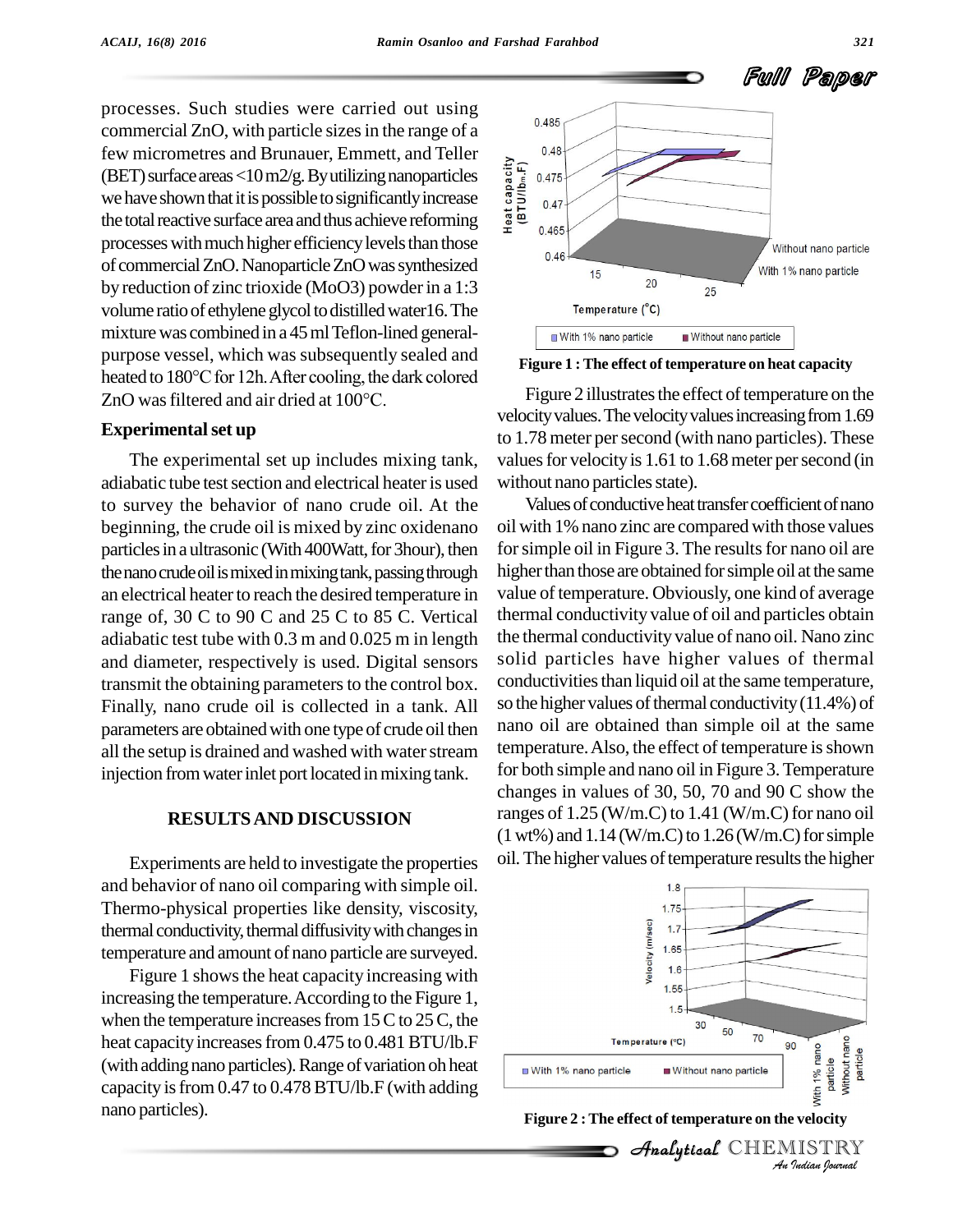

**Figure 3 : Values of conductive heat transfer coefficient versustemperature**



**Figure 4 : Conductive coefficient factor versus amount of nano particle**

values of conductive heat transfer coefficients for both simple oil and nano oil. This may be related to the higher kinetic energy of nano zinc particles on the higher values of temperatures which increases the nano oil conductive heat transfer coefficient.

values of conductive coefficient factor from  $0.6$  (W/ phy *Indian*<br>*Indian*<br>*ISTRY*<br>*Indian bournal* m.K) to 1.48 (W/m.K). However the rate of increase applic Effect of amounts of nano particle in weight percent on the amounts of conductive coefficient is shown in Figure 4. The increase in the amounts of nano particle in weight percent from 0.5% to 10% increases the in the amounts of conductive coefficient decreases when the weight percent of nano particle increases from 7% to 11%.

```
CHEMISTRY COMPANY
```
### **CONCLUSIONS**

Application of nano zinc oxide in oil is studied in this manuscript. The effect of addition of different weight percentage of nano particle into the oil which flows vertically under different temperatures (ranges from 30-70 C, 25- 85 C, 30- 90 C) in a tube section is investigated, experimentally.Some important thermo physical properties are measured. Besides, some applicable dimensionless groups in hydrodynamic calculations and heat transfer are presented. The increase in temperature from 30 C to 90 C increases the values of conductive heat transfer coefficient 1.13